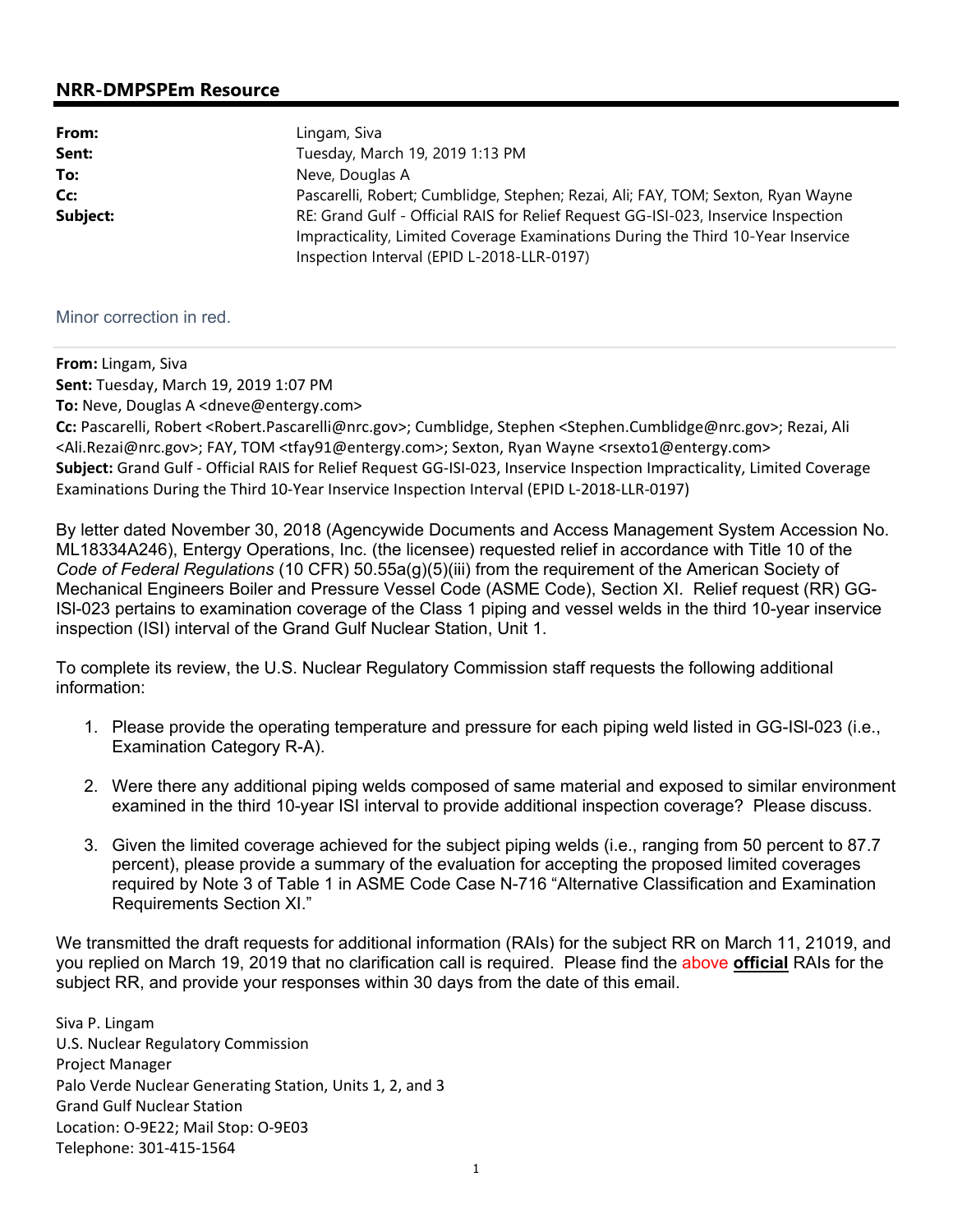E-mail address: Siva.Lingam@nrc.gov